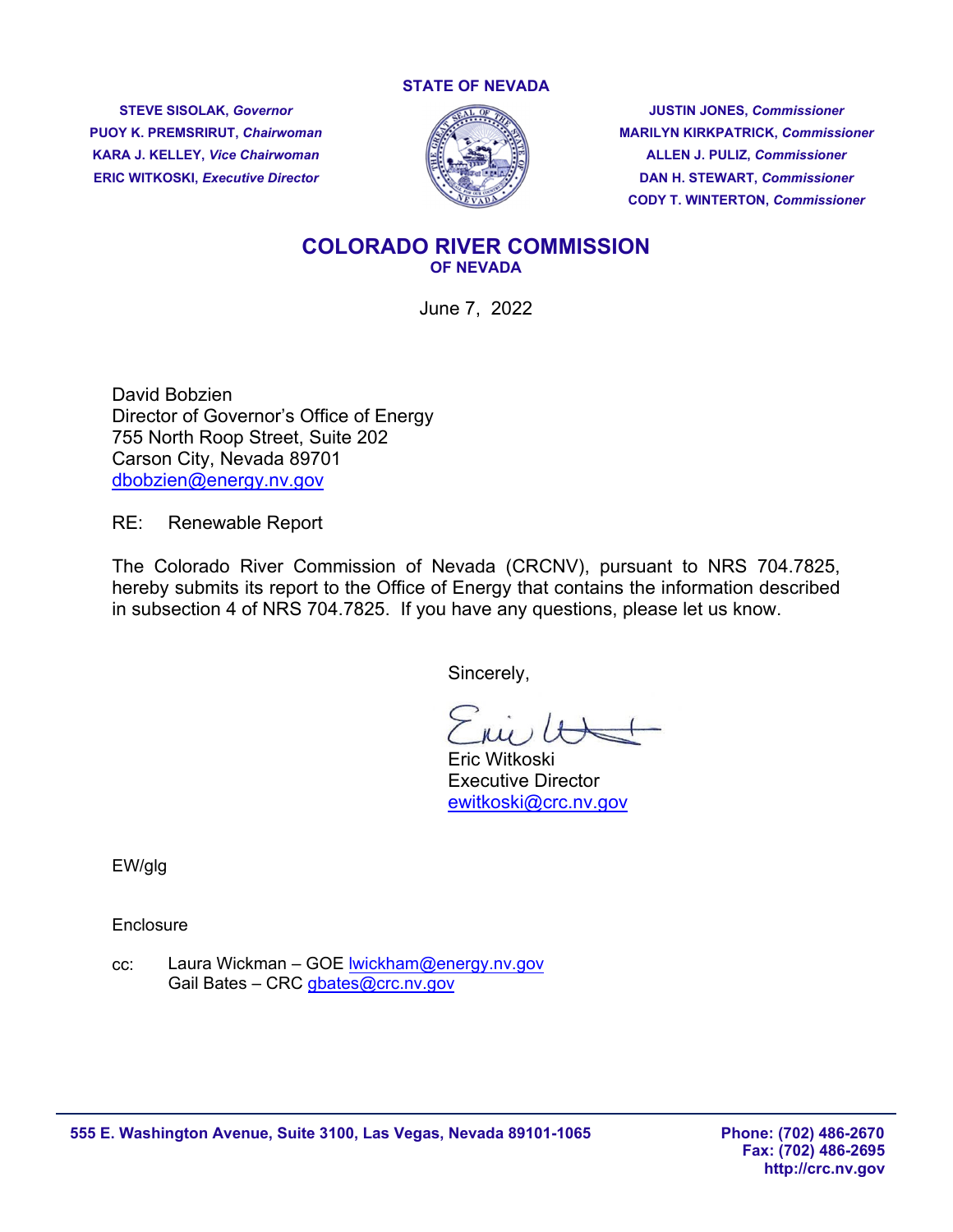## **Colorado River Commission of Nevada (CRCNV)**

### **Renewable Portfolio Standard (RPS) Compliance Report for**

#### **Calendar Year 2021**

#### **1. Introduction**

 The Colorado River Commission of Nevada (CRCNV) contracts for hydropower from Western Area Power Administration (WAPA) for hydropower from the Boulder Canyon Project — Hoover Dam, the Salt Lake City Area Integrated Project, and Parker‐Davis Project.

 The CRCNV delivers hydropower and market power to its customers located at the Basic Management Industrial (BMI) Complex<sup>1</sup> near Henderson, NV. The CRCNV is a full‐requirements energy provider for those customers. The CRCNV has contracts with wholesale utilities and other hydropower contractors, but the CRCNV is not the load serving electric provider for those customers.

### **2. Information requested ‐ NRS 704.7825 (4)— (Section 9 of SB 358 (2019))**

 **(a) The amount of electricity which the provider generated, acquired or saved from portfolio energy systems or efficiency measures during the reporting period and, if applicable, the amount of portfolio energy credits that the provider acquired, sold or traded during the reporting period to comply with its portfolio standard.**

 For the reporting period of calendar year 2021, the total load of the BMI Complex was 179,432 MWh. The CRCNV had 144,524 hydropower PECs available to meet the RPS standard. The CRCNV did not acquire, sell, or trade any portfolio energy credits to comply with its portfolio standard.

| 2021 Hydropower | 2021 Retail Load | 2021 RPS Compliance |
|-----------------|------------------|---------------------|
| PEC's           | (MWh)            |                     |
| 144,524         | 179,432          | 81%                 |

 $<sup>1</sup>$  The CRCNV's customers at the BMI Complex include Basic water Company, Borman Specialty</sup> Materials, Lhoist North America of Arizona, Inc., Titanium Metals Corporation, and Pioneer Americas LLC dba Olin Chior Alkali.